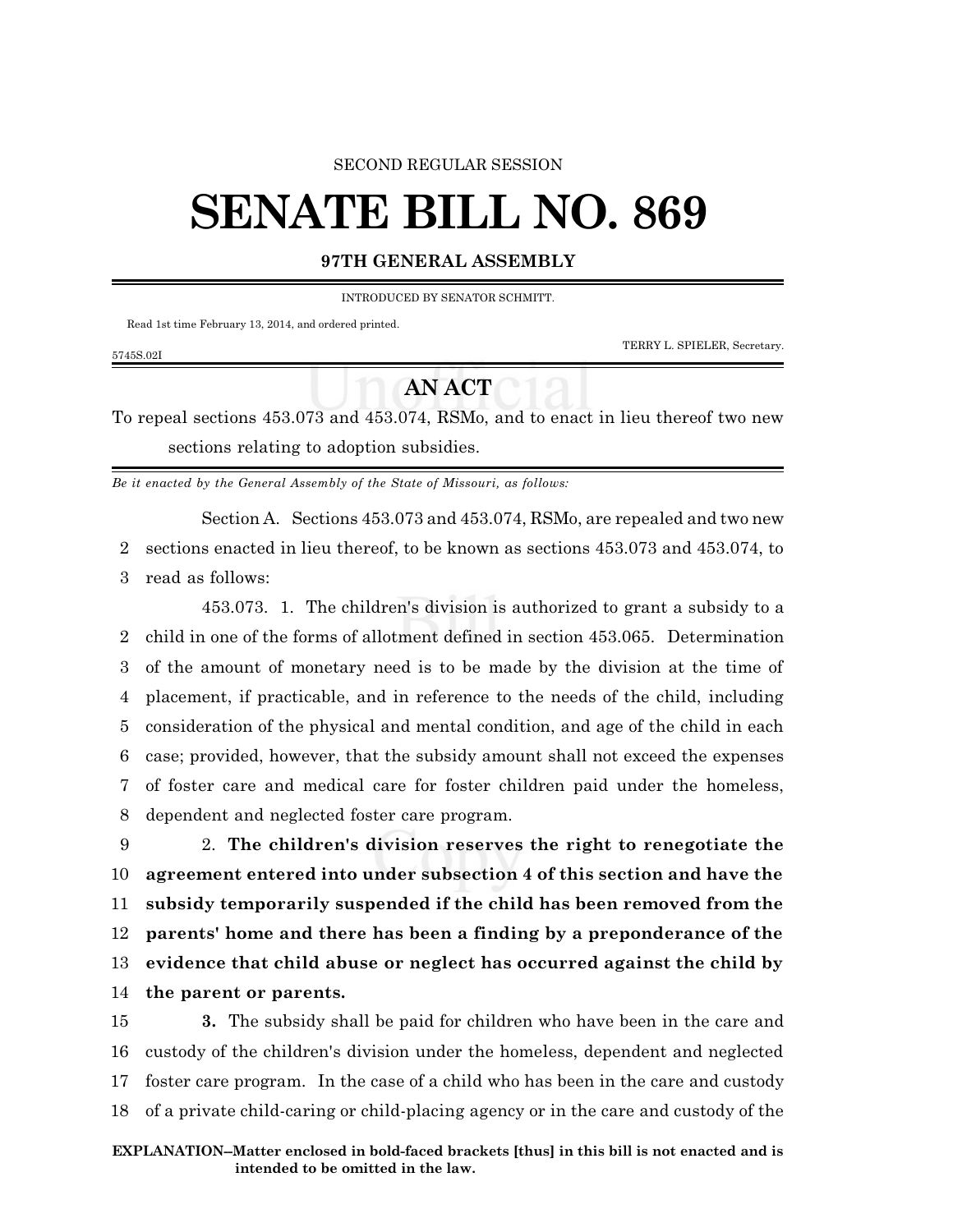SB 869 2

 division of youth services or the department of mental health, a subsidy shall be available from the children's division subsidy program in the same manner and under the same circumstances and conditions as provided for a child who has

been in the care and custody of the children's division.

 **[**3.**] 4.** Within thirty days after the authorization for the grant of a subsidy by the children's division, a written agreement shall be entered into by the division and the parents. The agreement shall set forth the following terms and conditions:

(1) The type of allotment;

(2) The amount of assistance payments;

(3) The services to be provided;

 (4) The time period for which the subsidy is granted, if such period is reasonably ascertainable;

 (5) The obligation of the parents to inform the division when they are no longer providing support to the child or when events affect the subsidy eligibility of the child;

(6) The eligibility of the child for Medicaid**; and**

 **(7) That the children's division reserves the right to renegotiate the agreement under subsection 2 of this section**.

453.074. 1. The **children's** division **[**of family services**]** shall have the following duties in the administration of the subsidy program:

 (1) Notify all petitioners for adoption of the availability of subsidies for a child;

 (2) Provide all petitioners for adoption with the rules and eligibility requirements for subsidies;

 (3) Inform the parents of a child receiving a subsidy of reductions**, temporary suspensions under subsection 2 of section 453.073,** or other modifications in the terms and conditions of the written agreement;

 (4) Establish procedures for the resolution of disputes involving the delay, denial, **temporary suspension under subsection 2 of section 453.073,** amount or type of subsidy;

 (5) File an annual report to the legislature in the budget proposal on the adoption subsidy program, including but not limited to, the number and types of subsidies being paid, an accounting of state and federal funds expended, and a projection of future monetary needs to maintain the subsidy program;

(6) Comply with all federal laws relating to adoption subsidies in order